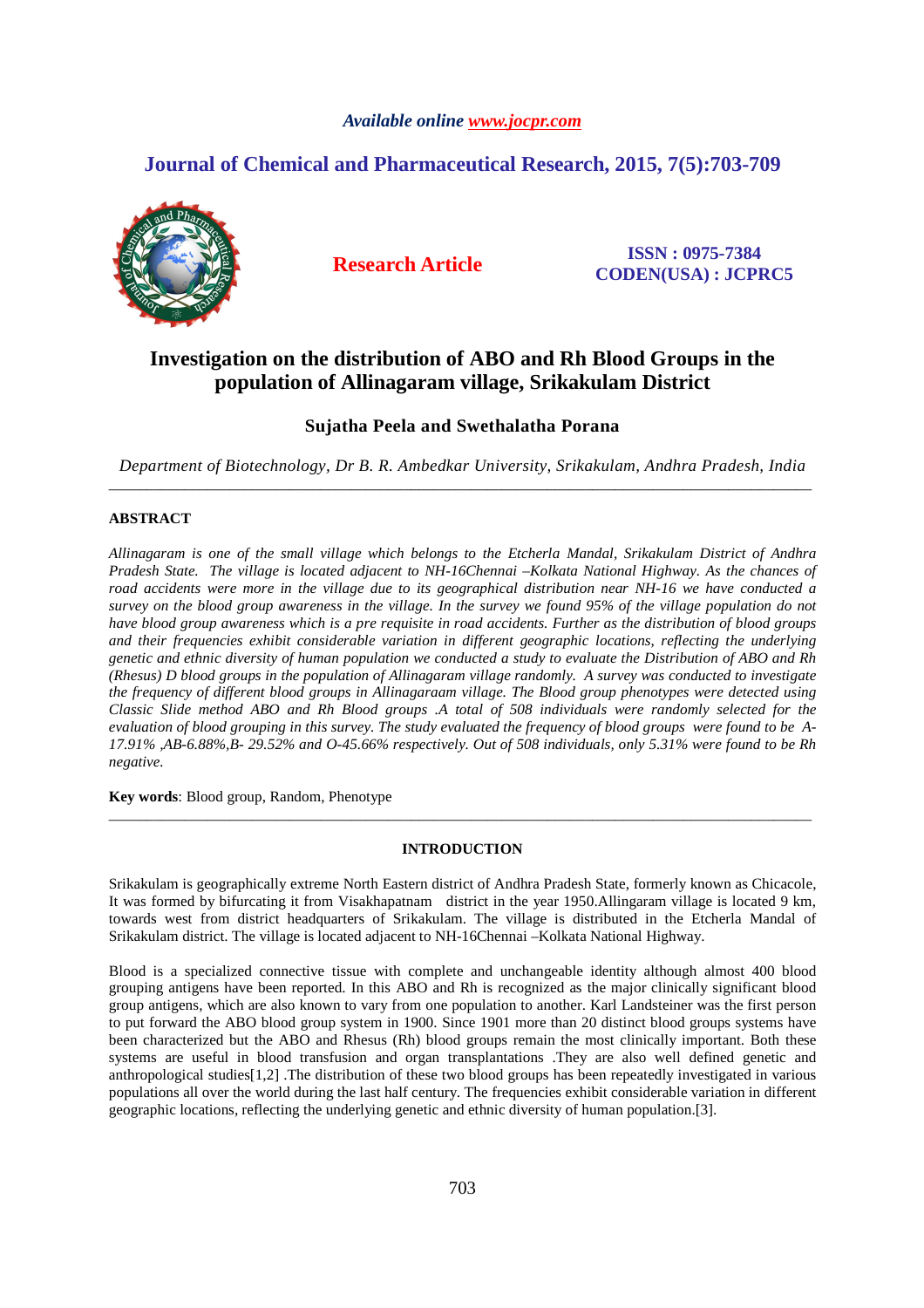Every individual has two types of blood groups the first is called ABO and second type is called Rh grouping. The ABO and Rh is recognized the major clinically significant blood group antigens. It is most important blood group system regarding human blood transfusion list of this associated with anti A and antiB antibodies, are usually immunoglobulins. These antibodies are produced in the first few years of life to be sensitization to a variety of foods, bacteria and viruses. Determination of ABO blood groups to avoid transfusion reaction and death [4]Also, the presence of Rhesus blood group was recognized in 1939 and it was confirmed within few years [5,6] With the ABO blood group individuals are divided into four major blood groups namely, A, B, AB and O, according to the presence of antigens and agglutinins. Group A blood has type A antigens, group B blood has type B antigens and group O blood has neither A nor B antigens. Also plasma from blood group A contains Anti-B antibodies which act against type B antigens, whereas plasma from type B blood contains Anti-A antibodies, which act against type A antigens. Type AB has neither type of antibody and type O blood has both A and B antibodies

*\_\_\_\_\_\_\_\_\_\_\_\_\_\_\_\_\_\_\_\_\_\_\_\_\_\_\_\_\_\_\_\_\_\_\_\_\_\_\_\_\_\_\_\_\_\_\_\_\_\_\_\_\_\_\_\_\_\_\_\_\_\_\_\_\_\_\_\_\_\_\_\_\_\_\_\_\_\_*

The Rh blood group system is the second important blood group system for human blood transfusion. In the Rh group either individual is Rh positive or Rh negative. Rh is a factor called Rhesus factor that has come to us from Rhesus monkey. Rh is refer to the protein on blood cell (protein present: Rh+ve; protein absent- Rh-ve) thus, each and every human being will fall in one of the following groups, A+ve or A-ve, B+ve or B-ve, AB+ve or AB-ve , or O+ve or O-ve

The objective of the present study is to evaluate the frequency of ABO and Rh blood groups in Allinagaram village population of Srikakulam District, which is an important geographical distributed area in the state of Andhra Pradesh with many significances.

#### **EXPERIMENTAL SECTION**

AntiA, AntiB, and AntiD monoclonal antibodies from TULIP Diagnostic Private Limited for Blood typing

A survey was conducted initially in the Allinagaram village about the Geographical distribution, Socioeconomic Status, and literacy rate in the population present in the village. Further based upon the survey results we have started our ABO and Rh blood typing of the individuals using the slide method randomly. A drop of blood was collected from individuals aseptically and placed on spirit cleaned dry glass slide in three circles. To each circle anti A, and anti B and anti D were added respectively. The sera were mixed with applicative sticks. And observed after one minute for agglutination reaction.

#### **RESULTS AND DISCUSSION**

The survey conducted in Allinagaram village bout the geographical distribution were represented in Table 1. As shown in Table 1 there are 4 colonies present in the village geographically. Among the 4 colonies more number of houses were present in Gollaveedhi(379) and lowest in SC colony (25). There are 1035 males and 984 females were present in all the 4 colonies of Allinagaram village.

As we have also carried out a survey about literacy rate of the population in Allinagaram village. The Socio economic status and literacy rate were represented in Table-2. The literacy rate in males is 56.23% and in females 51.42%.As shown in Table2 among the 4 colonies, Gollaveedhi having highest percentage of literacy rate (17%) whereas lowest in SC colony (5%) and the other colonies Raghunandapuram and Kamarajpeta literacy percentage is 15% and 13% respectively. During our survey we found the economic status of the Gollaveedi is better compare to other colonies.

During our investigation on the Blood group distribution and frequency in the Allinagaram village population we found all different groups among the population and the results were represented in Table 3. As shown in Table 3, a total of 508 people were randomly selected from Allinagaram village in all the colonies and among these 245 were males and 263 are females. Out of 245 males the highest no of individuals having blood group O and the lowest no of individuals having the AB blood group. We also found same kind of distribution in females also.

The sex wise distribution of ABO blood group in the population of Allinagaram were represented in Table 4. As shown in Table 4 among all the individuals 23.81% females and 21.85% males having 'O' group this is the highest percentage of the individuals and 3.54%femalesand 3.34%males having AB group (Figure 1).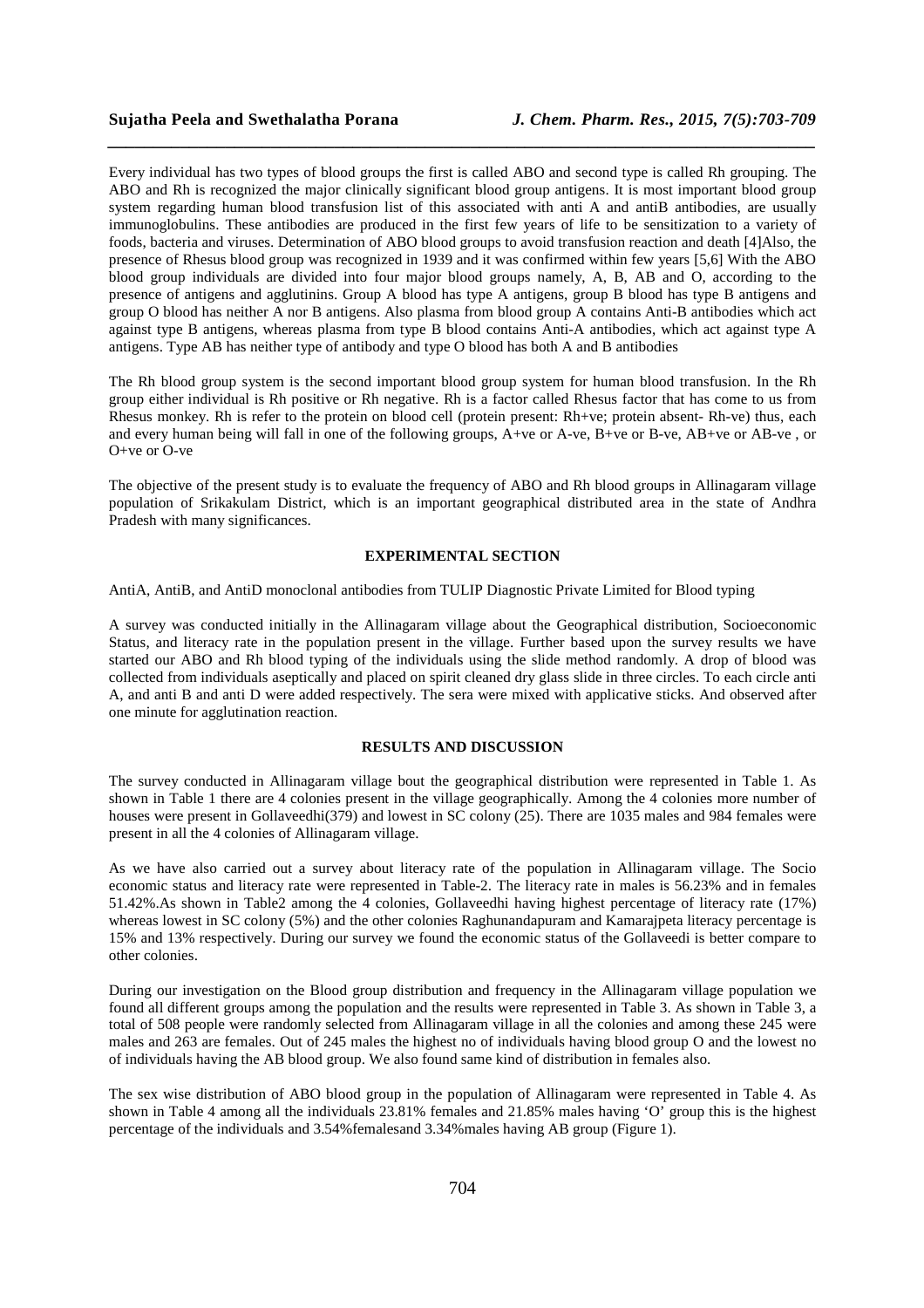The sex wise distribution of Rh blood group in Allinagaram population were represented in Table 5. As shown in the table 48.22% of the female population and 46.65% male population having Rh positive and 3.54% females and 1.57% male population having Rh negative blood group distribution (Figure 2).

*\_\_\_\_\_\_\_\_\_\_\_\_\_\_\_\_\_\_\_\_\_\_\_\_\_\_\_\_\_\_\_\_\_\_\_\_\_\_\_\_\_\_\_\_\_\_\_\_\_\_\_\_\_\_\_\_\_\_\_\_\_\_\_\_\_\_\_\_\_\_\_\_\_\_\_\_\_\_*

The correlation between Rh and ABO blood groups of individuals in the Allinagaram village were represented in Table 6. As showing Table6, 94.68%individualshaving Rh positive and only 5.3%individuals having Rh negative blood typing. Among Rh positive individuals, the highest number of individuals having O group (43.50%), and lowest having AB group (6.69%). On the other hand Rh negative individuals also showed similar kind of distribution of O and AB blood groups (Figure 3).

From our study, the distribution of blood group O was highest with percentage frequency of 45.66% followed by blood group B, 29.52% and A with 17.91% respectively and the least percentage frequency is that of blood group AB which is 6.88% (Figure 4).

Normally, the distribution of ABO blood group varies from one population to another. In many other studies, blood group O has been found to be the most common blood group .In the Nepalese people the study conducted among 120 Nepalese medical students of Nepal medical college, Jorpati ,Katmandu has found that 34% are blood group A, 29% group B, 4% group AB and 32.5% group O. The frequency of Rh negative blood were 3.33% and Rh positive 96.66% [7] the Caucasians in the United states ,the distribution of group O, 47%,group A,41%,group B,9% and group AB, 3%[8]Among western Europeans 42% are group A,9% group B,3% group AB and the remaining 46% group O, For blacks in United states, the distribution is group O,46%,group A,27% group B,2% and group AB ,7% Similarly, in Pakistan[9,10] ,blood group O is the most common(35%),blood group A is 24%., blood group B is 33% and group AB is 8%.In Lagos Nigeria blood group O is 55.3%,blood group A, 25.3%,blood group B,16.7% and blood group AB ,2.7%[11] Thus, the segregation of the genes are responsible for the ABO blood groups has always taken a particular pattern for its distribution. In this study, it can be seen that blood group AB has the least percentage, which is most of the time very rare and also the case in other previous studies.

| <b>Name of the Colony</b> | <b>Total no of Houses</b> | <b>Total Population</b> | Male | Female |
|---------------------------|---------------------------|-------------------------|------|--------|
| Gollaveedhi               | 379                       | 1490                    | 774  | 716    |
| <b>SC</b> Colony          | 25                        | 103                     | 54   | 49     |
| Raghunadhapuram           | 119                       | 234                     | 122  | 112    |
| Kamarajupeta              | 35                        | 192                     | 85   | 107    |
| Total                     | 558                       | 2019                    | 1035 | 984    |

| <b>Name of the Colony</b> | Economic status $(\% )$ | Literacy rate<br>$($ %) |
|---------------------------|-------------------------|-------------------------|
|                           | $***(4)$                |                         |
| Gollaveedhi               | $***(25)$               | 17                      |
|                           | $*(72)$                 |                         |
|                           | *** $(1)$               |                         |
| SC colony                 | $**(12)$                | 5                       |
|                           | $*(87)$                 |                         |
|                           | $***(2)$                |                         |
| Raghunadhapuram           | $***(29)$               | 15                      |
|                           | $*(69)$                 |                         |
|                           | $***(2)$                |                         |
| Kamarajupeta              | $**$ (30)               | 13                      |
|                           | $*(68)$                 |                         |

**Table 2: Socio economic status of the Allingaram Village population** 

*\*-Poor;\*\*-Middle class; \*\*\*-Upper Class* 

Rh blood group distribution also varies within any group of human population to others.in this study. It was observed that O blood group with Rh positive is the highest with a percentage frequency of 43.50% which is followed by group B , Rh positive with the percentage frequency of 28.14%. Blood group A with Rh positive is 16.33% and AB with Rh positive is 6.69%.This study showed a total percentage of Rh positive distribution is 94.88% and Rh negative distribution is 5.11%. Similar pattern of distribution was observed in Nepal study .In Nepal the total percentage of Rh positive distribution is 98.6% and Rh negative distribution is 1.4%. It was also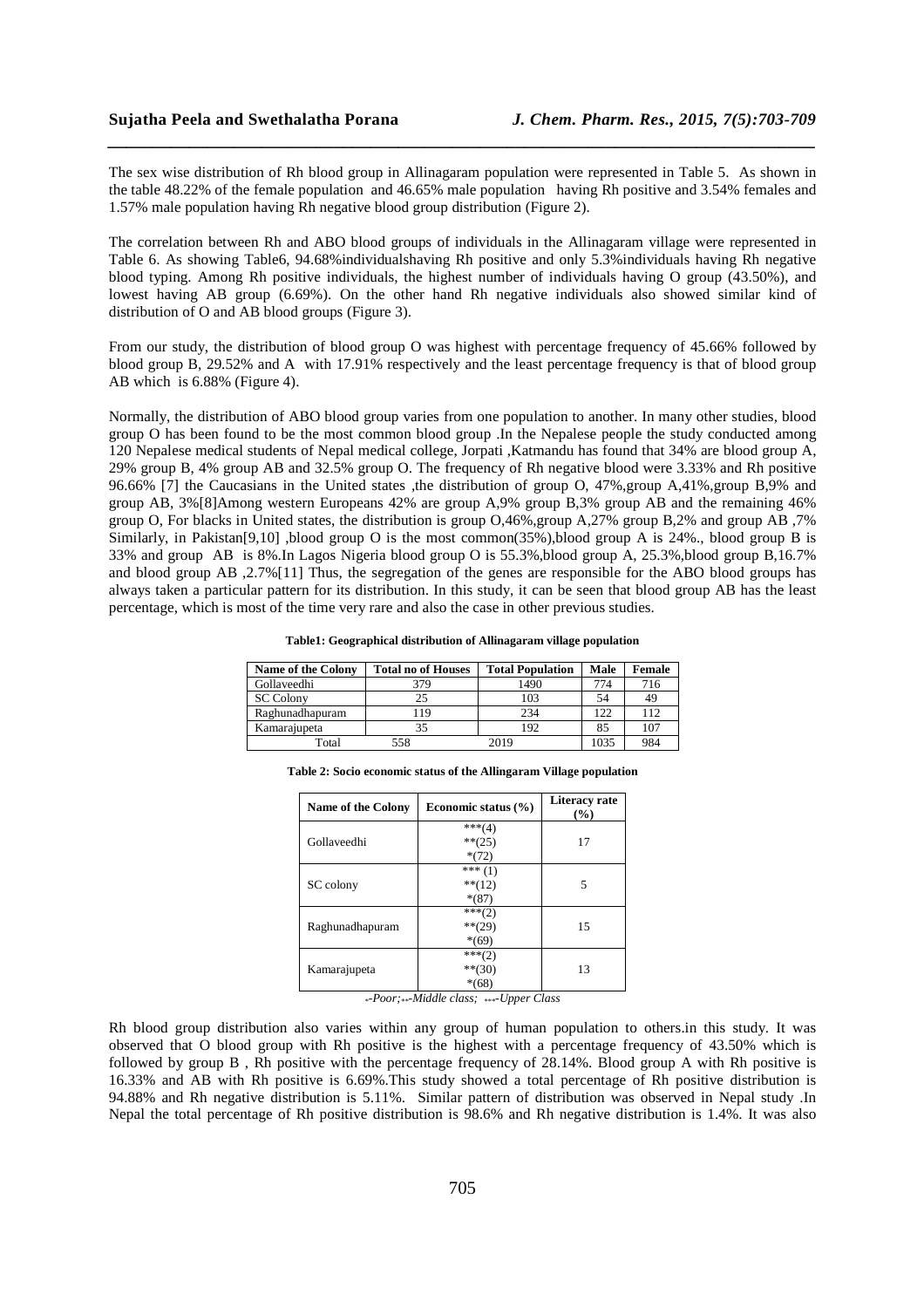observed in other studies same type of distribution. Rh negative blood group is documented as 5.5% in South India, 5% in Nairobi Kenya, 4.5% in Nigeria, 7.5% in Lahore, 7.7% in Rawalpindi students[12,13,14,15].

*\_\_\_\_\_\_\_\_\_\_\_\_\_\_\_\_\_\_\_\_\_\_\_\_\_\_\_\_\_\_\_\_\_\_\_\_\_\_\_\_\_\_\_\_\_\_\_\_\_\_\_\_\_\_\_\_\_\_\_\_\_\_\_\_\_\_\_\_\_\_\_\_\_\_\_\_\_\_*

| S. No | <b>Type of Blood Group</b> | <b>No of Individuals</b> |               |  |
|-------|----------------------------|--------------------------|---------------|--|
|       |                            | Male                     | <b>Female</b> |  |
|       |                            | 36                       | 55            |  |
|       |                            | 81                       | 69            |  |
|       | ΑB                         | 17                       | 18            |  |
|       |                            | 111                      | 113           |  |
|       | TOTAL                      | 245                      | 263           |  |

**Table 3: Distribution of ABO Blood Group among the Individuals of Allinagram village** 

**Table 4: Sexwise distribution of ABO blood group among the individuals of Allinagaram village** 

| <b>ABO</b> | <b>COUNT</b>     | <b>SEX</b>    |             | <b>TOTAL</b> |
|------------|------------------|---------------|-------------|--------------|
|            |                  | <b>FEMALE</b> | <b>MALE</b> |              |
|            | Count            | 55            | 36          | 91           |
| А          | % within the sex | 20.91%        | 14.69%      | 17.91%       |
|            | % of total       | 10.82%        | 7.086%      | 17.91%       |
| AB         | Count            | 18            | 17          | 35           |
|            | % within the sex | 6.84%         | 6.93%       | 6.88%        |
|            | % of total       | 3.54%         | 3.34%       | 6.88%        |
| B          | Count            | 69            | 81          | 150          |
|            | % within the sex | 26.23%        | 33.06%      | 29.52%       |
|            | % of total       | 13.58%        | 15.94%      | 29.52%       |
| റ          | Count            | 121           | 111         | 232          |
|            | % within the sex | 46.00%        | 45.30%      | 45.66%       |
|            | % of total       | 23.81%        | 21.85%      | 45.66%       |
| TOTAL      | Count            | 263           | 245         | 508          |
|            | % of total       | 51.77%        | 48.22%      | 100%         |

#### **Table 5: Sexwise distribution of Rh blood group in Allinagaram village**

| Sex    | Count            | <b>Rh Group</b> |                 | Total  |
|--------|------------------|-----------------|-----------------|--------|
|        |                  | <b>Negative</b> | <b>Positive</b> |        |
| Female | Count            | 18              | 245             | 263    |
|        | % within the sex | 69.2%           | 50.82%          | 51.77% |
|        | % of total       | 3.54%           | 48.22%          | 51.77% |
| Male   | Count            |                 | 237             | 245    |
|        | % within the sex | 30.76%          | 49.17%          | 48.22% |
|        | % of total       | 1.57%           | 46.65%          | 48.22% |
| Total  | Count            | 26              | 482             | 508    |
|        | % of total       | 5.11%           | 94.88%          | 100%   |

**Table 6: Correlation between Rh and ABO blood groups of individuals of Allinagaram village** 

| <b>ABO</b>   | <b>COUNT</b>     | <b>Rh GROUP</b> |                 | <b>TOTAL</b> |
|--------------|------------------|-----------------|-----------------|--------------|
|              |                  | <b>NEGATIVE</b> | <b>POSITIVE</b> |              |
|              | Count            | 8               | 83              | 91           |
| A            | % within the sex | 29.62%          | 17.25%          | 17.91%       |
|              | % of total       | 1.57%           | 16.33%          | 17.91%       |
| AB           | Count            |                 | 34              | 35           |
|              | % within the sex | 3.70%           | 7.06%           | 6.88%        |
|              | % of total       | 0.19%           | 6.69%           | 6.88%        |
| B            | Count            | 7               | 143             | 150          |
|              | % within the sex | 25.92%          | 29.72%          | 29.52%       |
|              | % of total       | 1.37%           | 28.14%          | 29.52%       |
| O            | Count            | 11              | 221             | 232          |
|              | % within the sex | 40.74%          | 45.94%          | 45.66%       |
|              | % of total       | 2.16%           | 43.50%          | 45.66%       |
| <b>TOTAL</b> | Count            | 27              | 481             | 508          |
|              | % of total       | 5.31%           | 94.68%          | 100%         |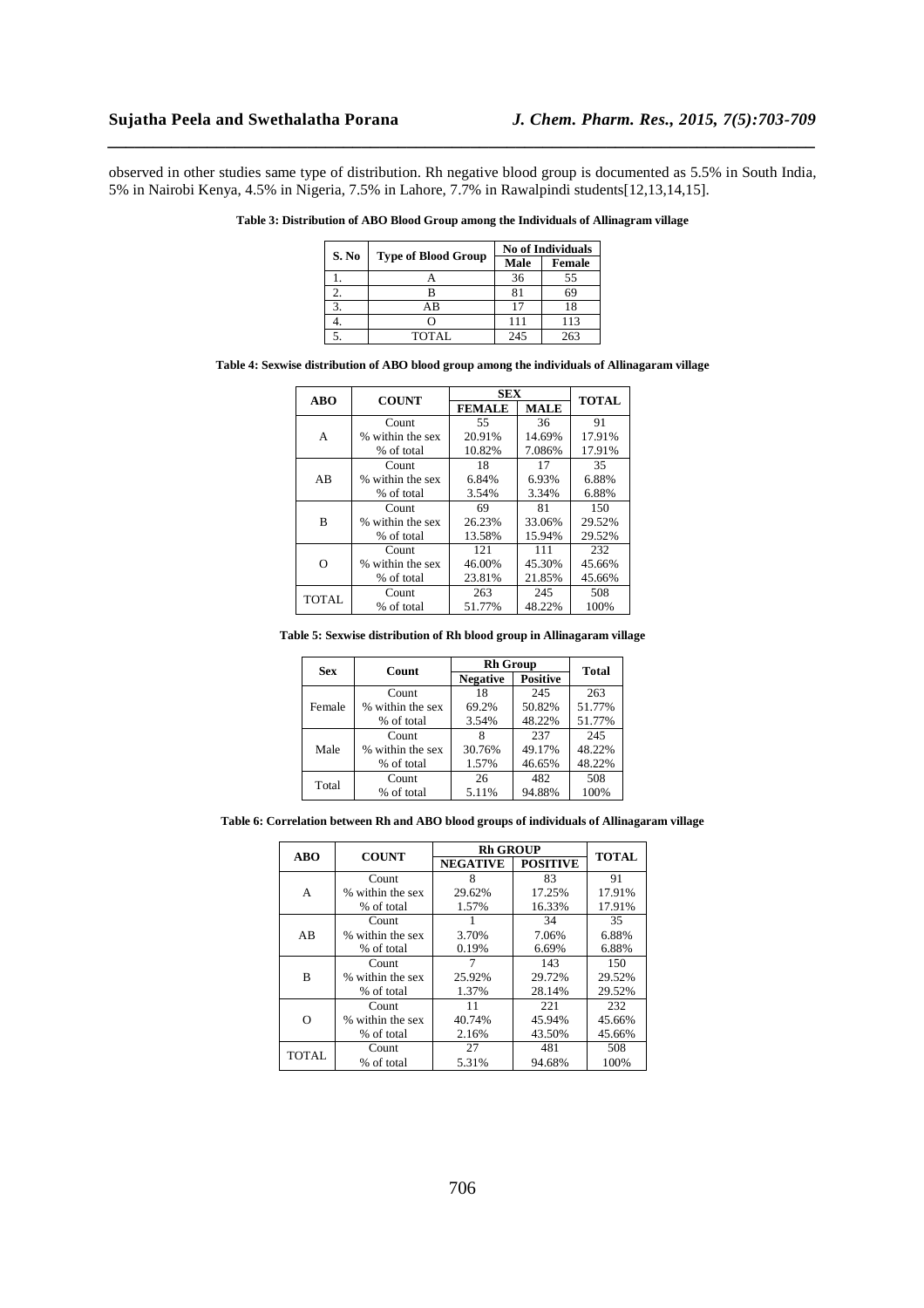

**Figure 1: Distribution of ABO Blood Group among the Individuals** 

*\_\_\_\_\_\_\_\_\_\_\_\_\_\_\_\_\_\_\_\_\_\_\_\_\_\_\_\_\_\_\_\_\_\_\_\_\_\_\_\_\_\_\_\_\_\_\_\_\_\_\_\_\_\_\_\_\_\_\_\_\_\_\_\_\_\_\_\_\_\_\_\_\_\_\_\_\_\_*

**Figure 2: Sex wise distribution of Rh blood group** 

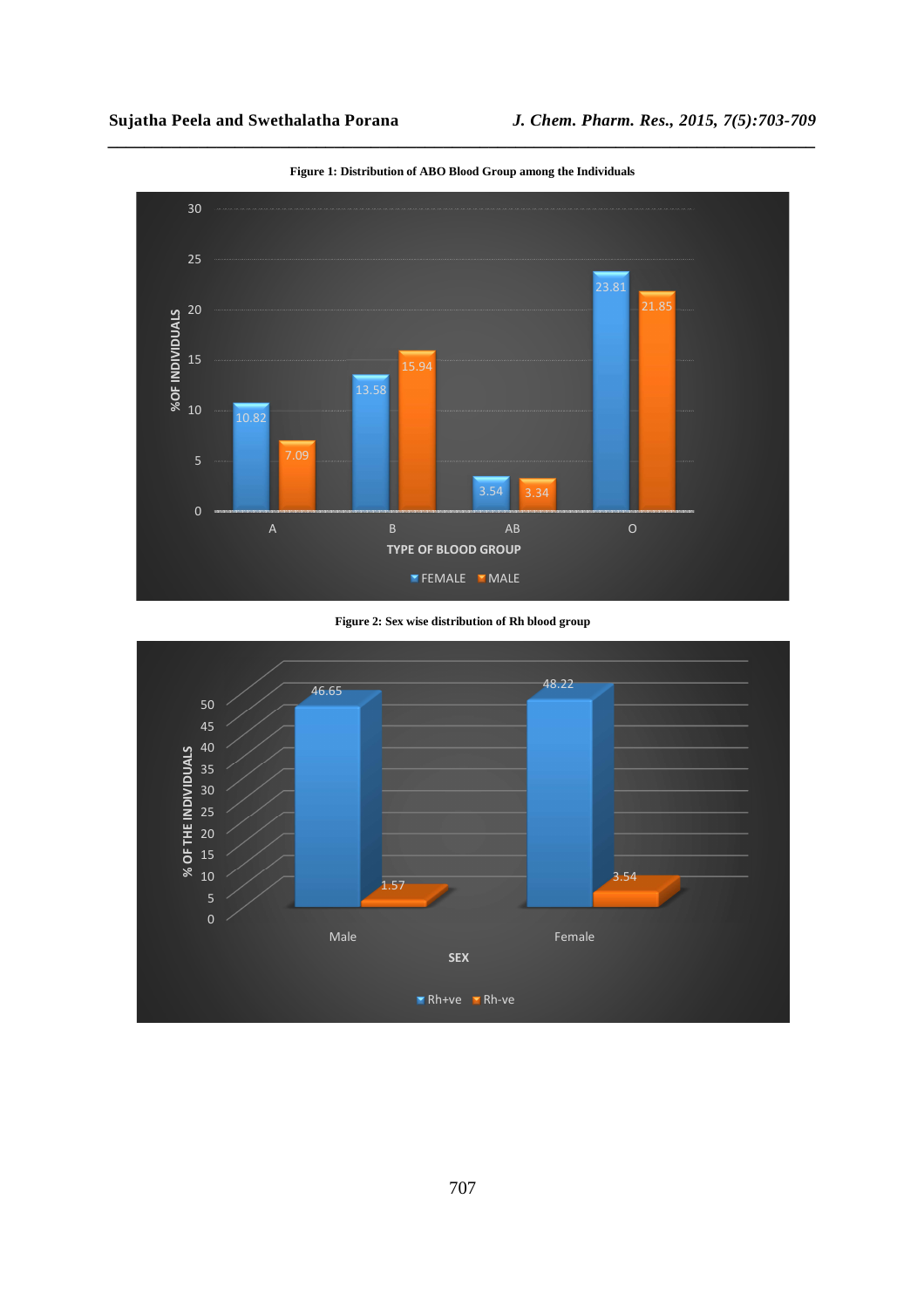

*\_\_\_\_\_\_\_\_\_\_\_\_\_\_\_\_\_\_\_\_\_\_\_\_\_\_\_\_\_\_\_\_\_\_\_\_\_\_\_\_\_\_\_\_\_\_\_\_\_\_\_\_\_\_\_\_\_\_\_\_\_\_\_\_\_\_\_\_\_\_\_\_\_\_\_\_\_\_* **Figure 3: Correlation between Rh and ABO blood groups of individuals** 

**Figure 4: Distribution of ABO and Rh blood groups among the individuals** 



#### **CONCLUSION**

The frequency of ABO and Rh blood groups appeared to be stable and consistent in different population of the world. Blood Group O was the most prevalent, this also mean there is a large pool of universal blood donor in this Population.